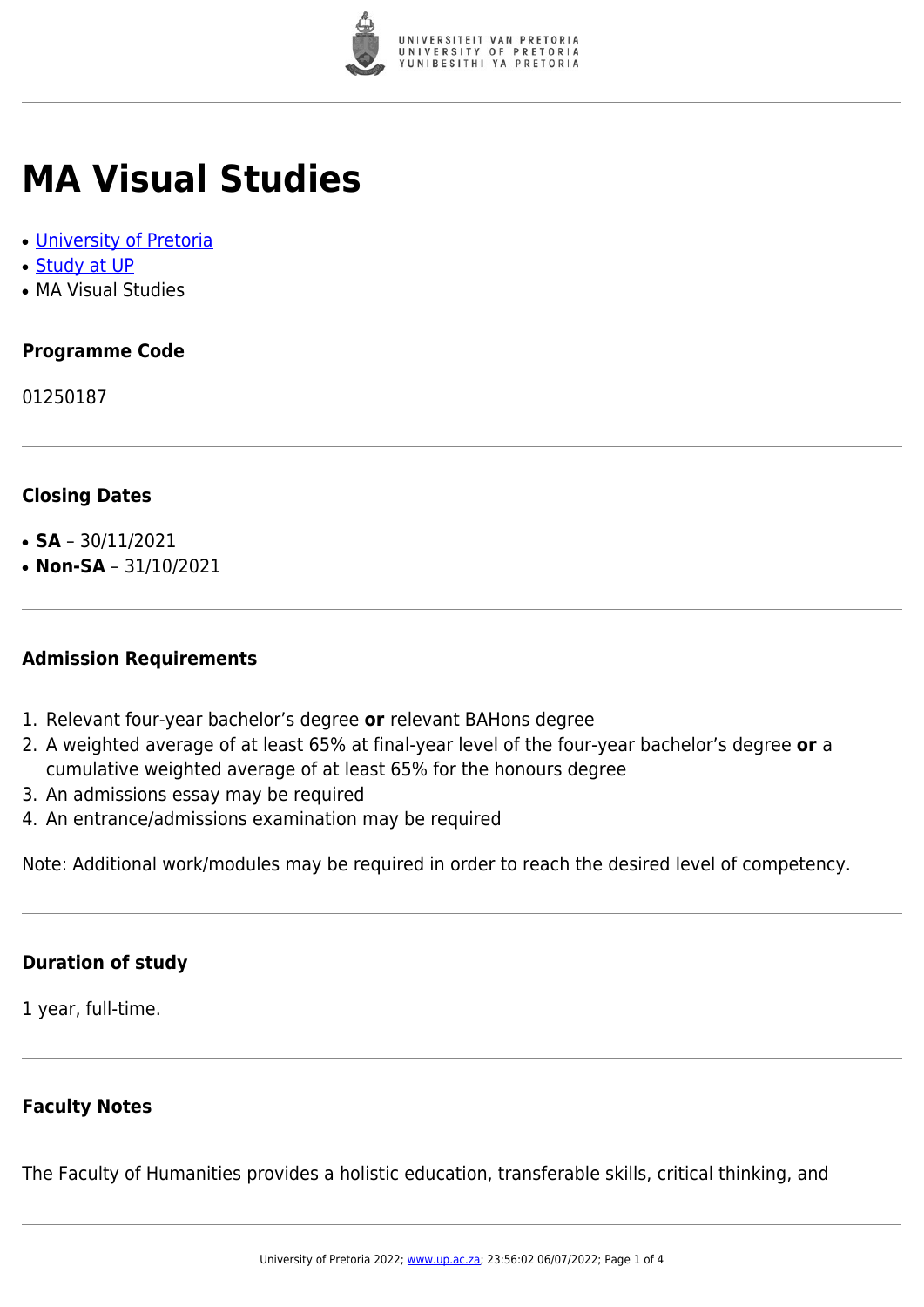

communication and problem-solving that will help you develop to your full potential. You will be entering a stimulating environment that will broaden your intellectual horizons and help you achieve personal and professional success through the best possible learning experience.

As the most diverse Faculty of the University of Pretoria, we offer an exciting and comprehensive range of programmes and discipline-based majors, including studies in languages, social sciences and visual and performing arts.

**Enquiries about the programme**

**Name:** Prof AA du Preez **Tel:** 012 420 3755 **E-Mail:** amanda.dupreez@up.ac.za



**How to apply**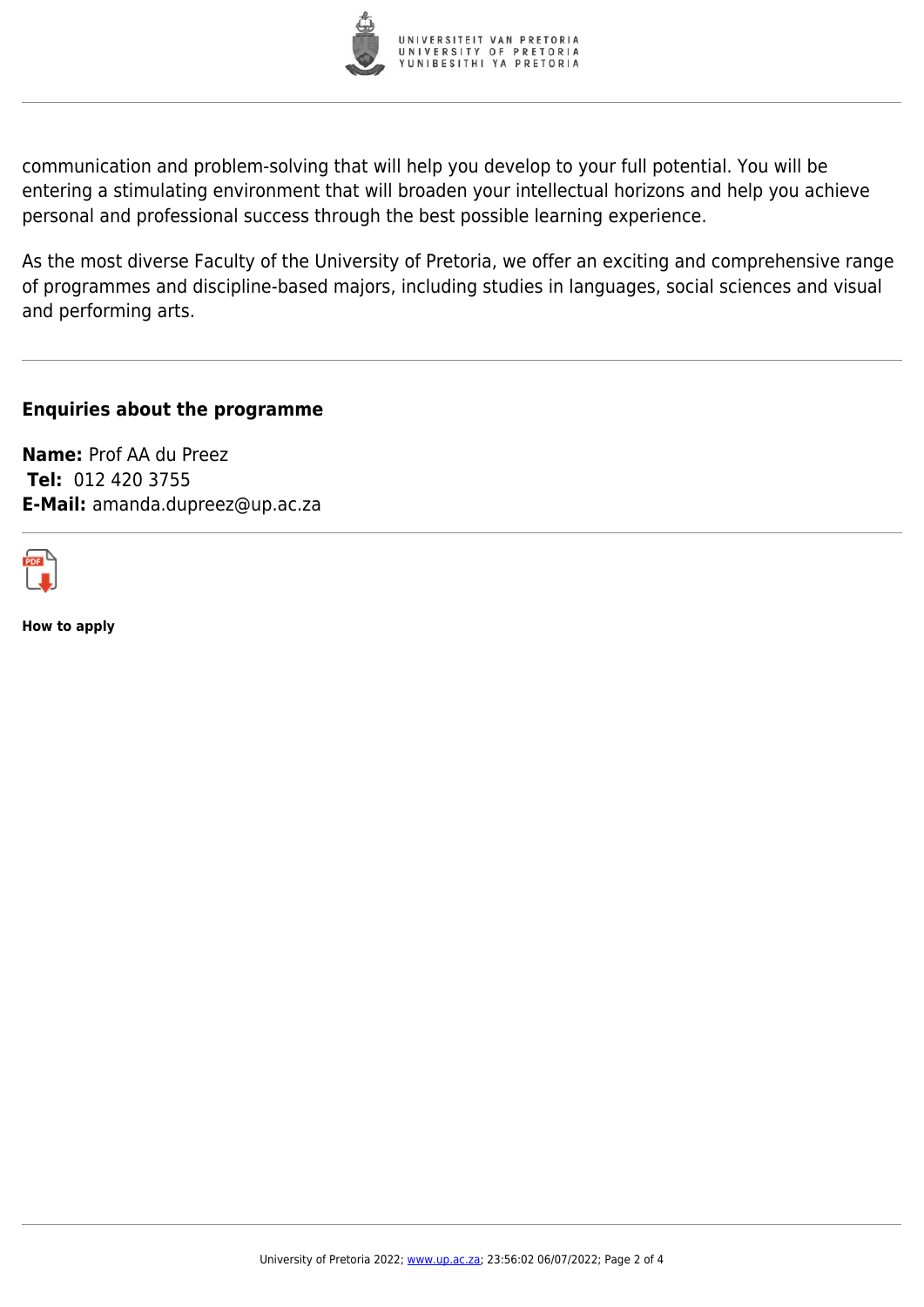



# **Online Application**